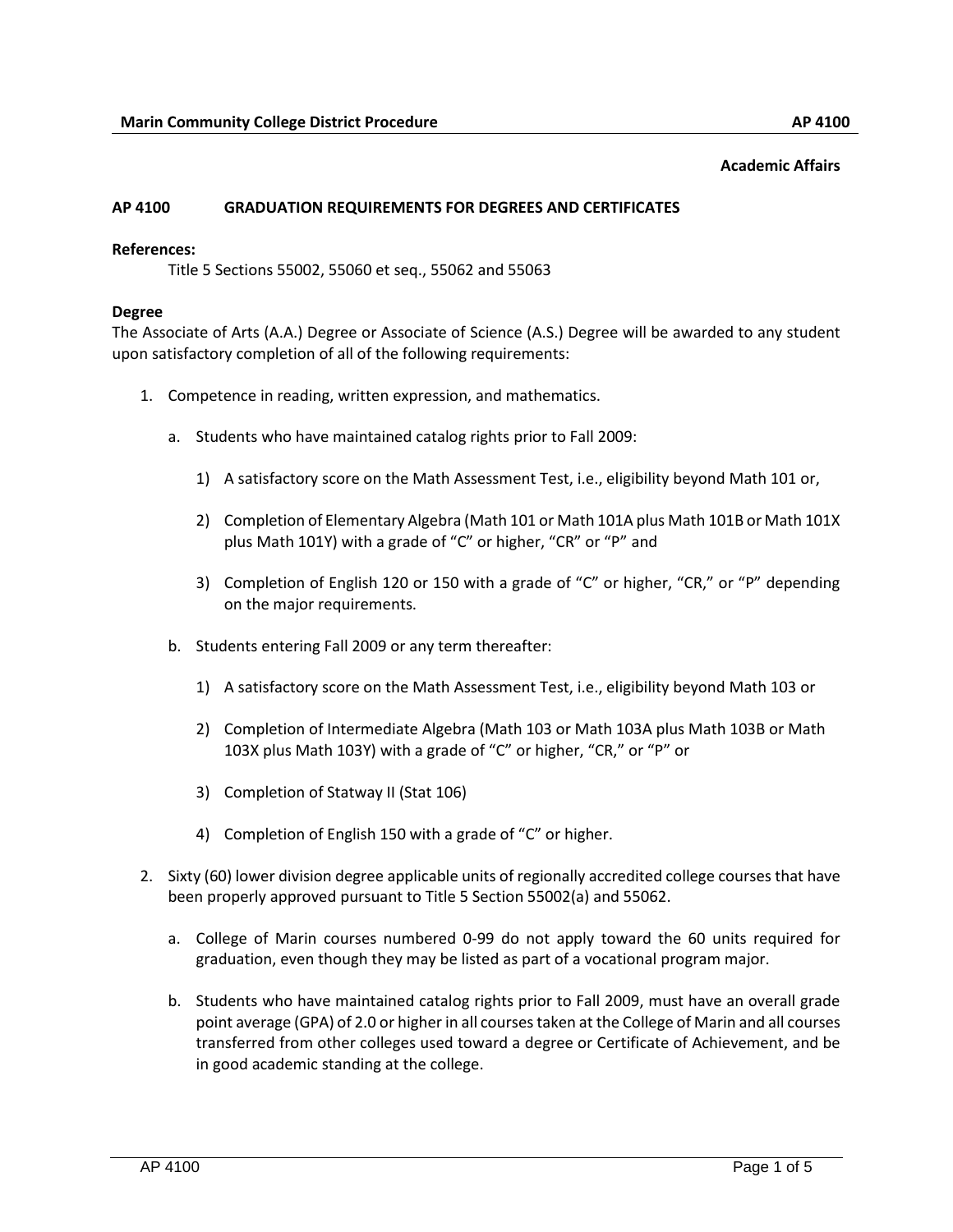- c. All students entering Fall 2009 or any term thereafter, each course applied towards the major or area of emphasis must be completed with a grade of "C" or higher, "CR" or "P" if the course is taken on a "pass/no-pass" basis (Title 5 Section 5063(a)(2))
- 3. A minimum of 19 semester units in general education and at least 18 semester units in an approved major as described in the college catalog.
- 4. A minimum of 12 units successfully completed in residence at the College of Marin in the major. When injustice or undue hardship would result, students may file a petition at the Office of Enrollment Services to have this requirement waived. The petition will be forwarded to the department for review. Even with an approved waiver, students must complete a minimum of 60 units for graduation, have a minimum of 18 units in the major and 19 units in general education.

# **Associate in Arts or Associate in Science for Transfer (AA-T/AS-T) Degrees**

To earn an Associates in Arts or Associates in Science for Transfer (AA-T/AS-T) Degree, as described in the college catalog, a student must:

- 1. Complete a minimum of sixty (60) lower division CSU-transferable semester units.
	- a. Complete required units in the major, and
	- b. Complete either the CSU GE Breadth or IGETC pattern.
- 2. Each course required for the major or area of emphasis must be completed with a grade of "C" or higher, "CR" or "P" if the course is taken on a "pass/no-pass" basis (Title 5 Section 5063 (a) (2)).
- 3. Maintain a minimum grade point average (GPA) of 2.0 or higher in all CSU-transferable coursework.
- 4. A minimum of 12 degree-applicable units must be completed at the College of Marin.

## **Certificate of Achievement**

A Certificate of Achievement will be awarded upon satisfactory completion of the following requirements:

- 1. Successful completion of a course of study or curriculum that consists of 18 or more semester units of degree-applicable credit coursework as described in the college catalog.
- 2. Students who have maintained catalog rights prior to Fall 2009, must have an overall grade point average (GPA) of 2.0 or higher for all courses taken at the College of Marin or transferred from other colleges, which are to be applied toward the Certificate of Achievement.
- 3. All students entering Fall 2009 or any term thereafter must complete each course applied towards the major and/or area of emphasis with a grade of "C" or higher, "CR" or "P" if the course is taken on a "pass/no-pass" basis (Title 5 Section 5063(a) (2)).
- 4. Courses numbered 0-99 are non-degree applicable but may be used for a Certificate when listed as a major requirement.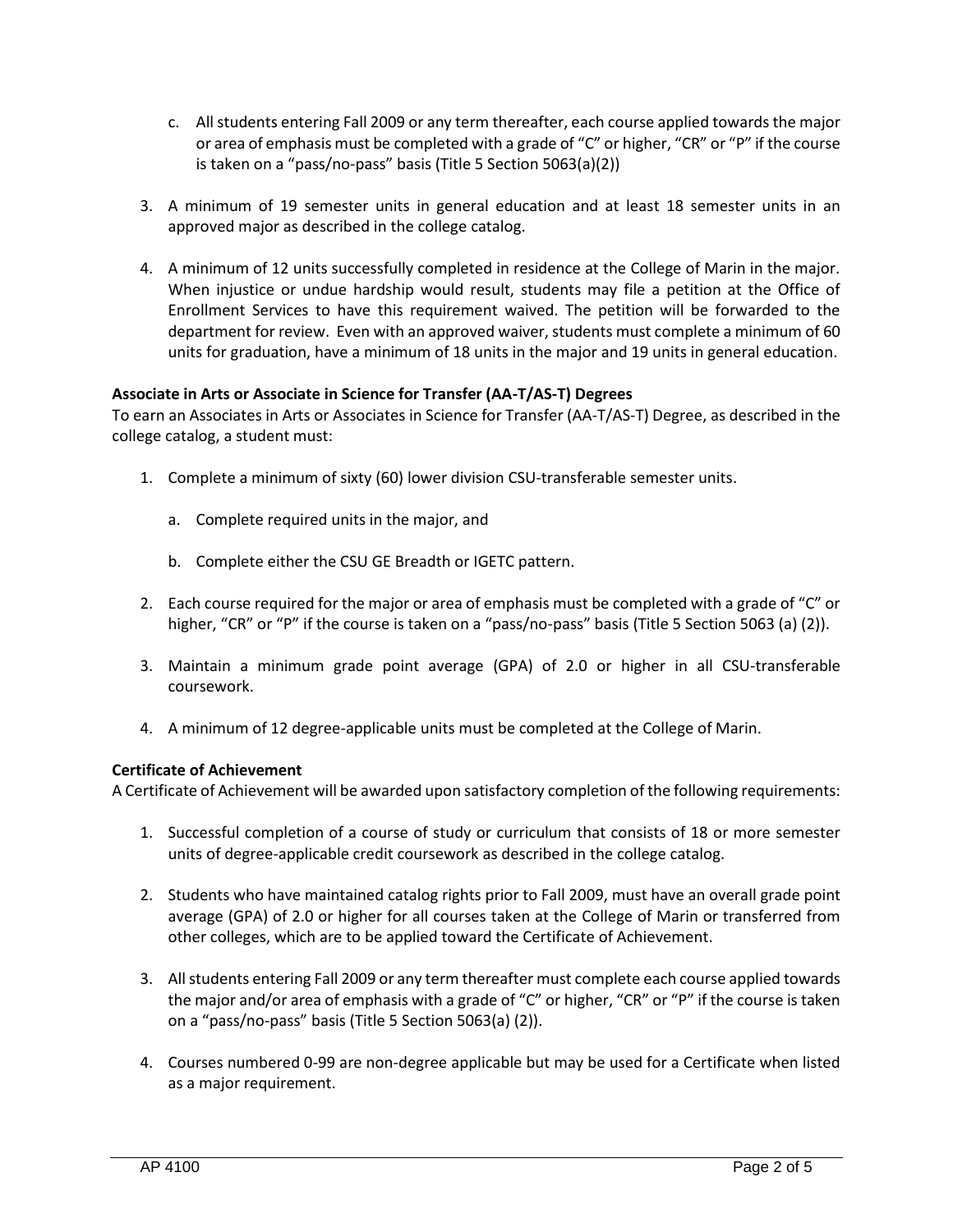## **Skills Certificates**

Requirements for skills certificates are less than 18 units and are listed in the college catalog. Students should check with the director or department chair for the process to receive completed certificates.

## **Catalog Rights**

The catalog sets forth requirements for achieving an Associate Degree or Certificate of Achievement and these requirements may change from one catalog to the next. Catalog rights are established for any semester that a student is in attendance. The specific catalog employed toward graduation requirements for Associate Degrees or Certificates of Achievement and all implied rights cease after two consecutive semesters of nonattendance. State of California and federal law, as well as College of Marin Board Policy, shall take precedence over catalog rights. Students not enrolled when applying for an Associate Degree or Certificate of Achievement and who have maintained their catalog rights, may use that catalog or any subsequent catalog up to and including the current catalog.

### **Degree Requirements**

District policies and procedures regarding requirements for general education, Associate Degrees and Certificate of Achievements are updated and published in the college catalog and filed with the State Chancellor's Office.

### **Course Substitution/Waiver**

Substitution/Waiver for any required course must be approved through student petition. An official transcript and catalog description must accompany the petition. For non-comparable courses, Department Chairs will be consulted to determine course acceptability. Even with an approved waiver, students must complete a minimum of 60 units for graduation, have a minimum of 18 units in the major, 19 units in general education and complete the residency requirement.

### **Official Transcripts**

In order to apply units completed at another institution toward a degree or a Certificate of Achievement, official transcripts may be mailed or hand-delivered, provided they arrive in an original sealed and stamped envelope from the issuing institution. College of Marin will also accept faxed or e-mailed official transcripts from a district approved secured credentialing service. Official transcripts have an embossed or water seal. Official transcripts, if mailed, should be sent via U.S. Mail to the College of Marin Counseling Department, Kentfield, CA 94904. Transcripts from other colleges received by the College of Marin will not be copied for release to the student.

### **Transfer Units:**

- 1. U.S. Accredited Colleges: Students may only transfer lower division units from a regionally accredited college or university.
- 2. Foreign Colleges: Transcripts from foreign colleges and universities will be accepted only when evaluated by U.C., C.S.U., or an evaluating service recognized by the College of Marin. Lower division credit will be granted when the academic level of the course work is deemed to be comparable to that of classes taught in regionally accredited United States colleges and universities.
- 3. Upper Division Courses: Upper divisions units may not be used toward an AA or AS degree. Students may, however, submit a petition to the Office of Enrollment Services for a waiver of requirements with relevant upper division work. Even with an approved waiver, students must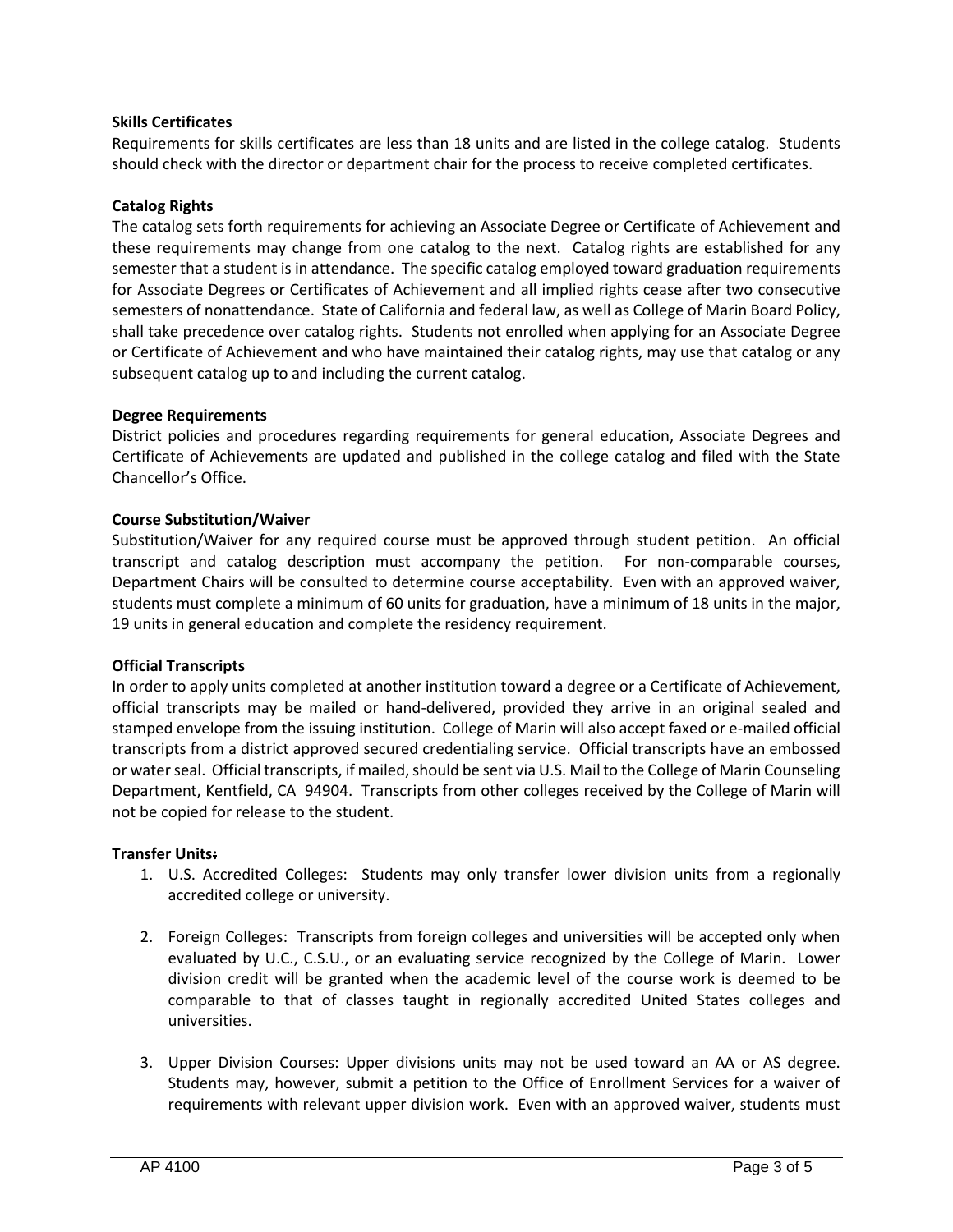complete a minimum of 60 units for graduation, have a minimum of 18 units in the major, 19 units in general education and complete the residency requirement.

### **Graduation Applications**

The completion of an Application for Graduation/Certificate of Achievement and any relevant official transcripts and petitions must be submitted by the established deadline.

- 1. Graduation requirements must come from a single catalog. Students, who have maintained their catalog rights, may use that catalog or any subsequent catalog up to and including the current catalog.
- 2. A student who receives a Degree/Certificate of Achievement in one major may subsequently or simultaneously work on a Degree/Certificate of Achievement in another major within that discipline, provided there are 12 different units completed in that additional degree. When there are fewer than 12 different units, students should:
	- a. Consult with the discipline department chair or coordinator for acceptable units to fulfill this degree requirement, and
	- b. Submit a petition to the Office of Enrollment Services for the additional units needed to fulfill this requirement.
- 3. Students who have been awarded a degree and/or Certificate of Achievement in a major and want to be awarded the AA-T/AS-T degree in that same discipline must complete all requirements for that major to be awarded the degree.
- 4. A student who receives a Certificate of Achievement may subsequently complete requirements and earn a degree in the same major, since the degree represents a higher level of accomplishment. A Certificate of Achievement in the same major will not be granted after receipt of a degree in the same major. A student, who at the time of applying is eligible for a degree, will not be issued a certificate in the same major.

### **General Education (GE) Certification for Transfer**

Students requesting GE Certification must complete:

- 1. All courses with a "C" or higher "CR" or "P" for IGETC Certification.
- 2. All courses with a 2.00 grade point average (GPA) or higher with a minimum of 30 units completed with a "C" or higher for CSU Certification.

### **Outstanding Debt**

A Diploma, Certificate of Achievement and official transcripts may not be released until the student has paid all outstanding debts to the college.

### **Deleted Degrees and Certificate of Achievements**

1. Students who have maintained their catalog rights: